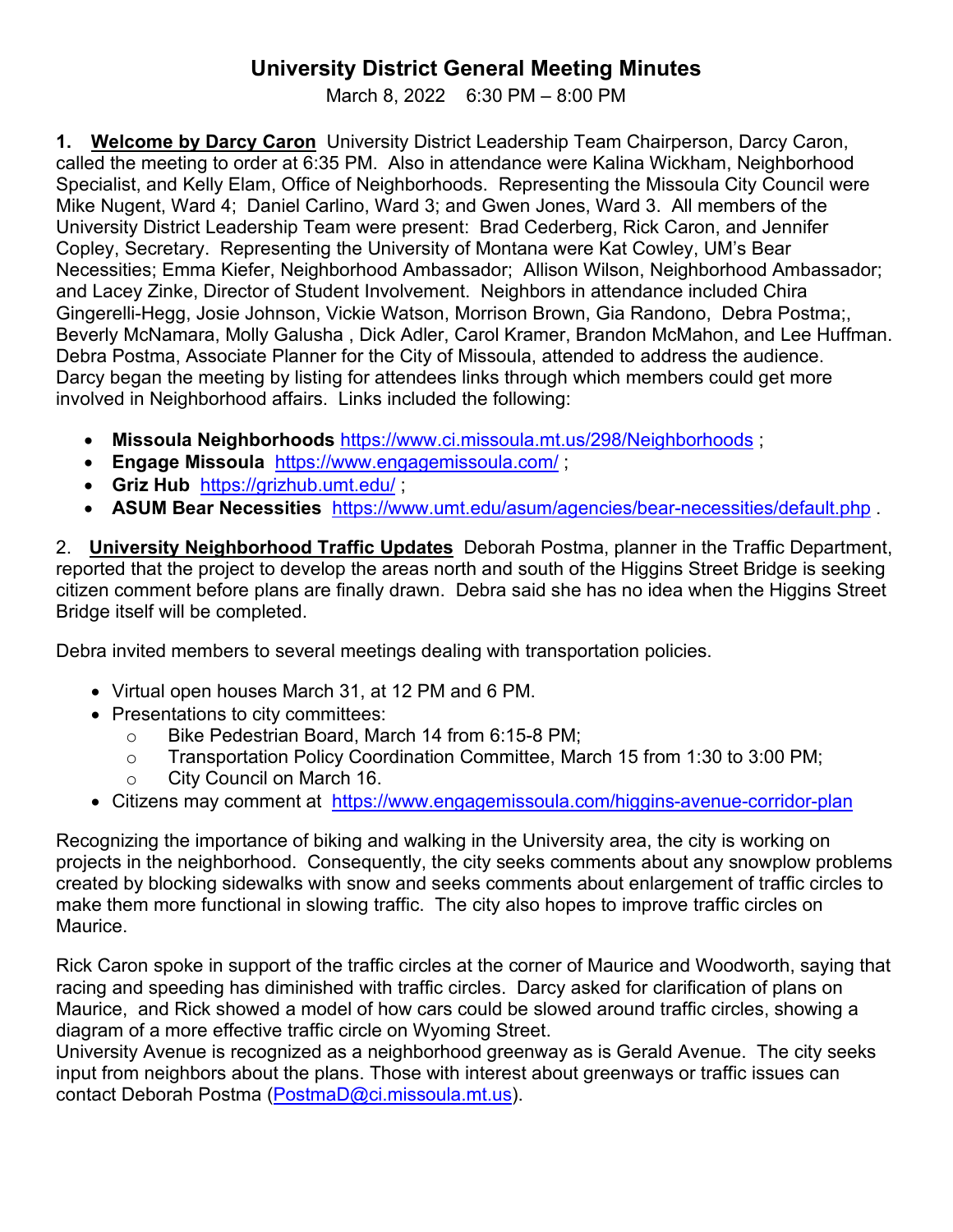3. **Bonner Park Neighborhood Grant Proposal** The University District grant proposal seeking improvements in Bonner Park will be submitted before due date of March 18. Brad Cederberg presented the Bonner Park Survey results. Darcy explained the purpose of the proposal based on the Bonner Park Survey.

- (1) Adding pickleball lines to existing tennis courts;
- (2) Exploring the addition of senior exercise equipment to Bonner Park.

Jennifer reminded those in attendance of the addition of the Bonner Park perimeter to the city Rx Trail system with just 3 times around park equaling a mile of walking or jogging. Members asked for community letters of support for the grant proposal. Rick talked about popularity of adult exercise equipment and popularity in other nations.

| <b>GRANT REQUESTS</b>                                                                                                   |                                                                                                                                                                              |
|-------------------------------------------------------------------------------------------------------------------------|------------------------------------------------------------------------------------------------------------------------------------------------------------------------------|
| • Overlay tennis courts with pickleball<br>court lines<br>$\cdot$ Cost \$1100<br>• Anticipated completion – spring 2022 | • Contract a landscape architect for a<br>preliminary study for an adult outdoor<br>exercise pad<br>$\cdot$ Cost \$3900<br>• Anticipated completion of survey – fall<br>2022 |
|                                                                                                                         | • If found feasible, future neighborhood<br>and private grants will be sought                                                                                                |

4. **UM Neighborhood Involvement** Kat Cowley, Director, Bear Necessities, an agency of the Associated Students of the University of Montana (ASUM) reported that her new agency exists to help university students meet basic needs. Kat shared her business addresses.

- kat.cowley@mso.umt.edu
- **Bear Necessities** https://www.umt.edu/asum/agencies/bear-necessities/default.php
- General Information about UM activities: <https://grizhub.umt.edu/>

Allison Wilson, Neighborhood Ambassador, said her group is preparing newsletters to educate student renters about their rights and responsibilities. Allison is organizing a contest so artists can submit ideas for an art installation in one of the traffic circles adopted by the Neighborhood Ambassadors. They are also working on a food drive. Emma Kiefer, Neighborhood Ambassador, is working on a website, as well as Instagram and Facebook pages to update the community on activities. The Neighborhood Ambassadors website is under construction and will be up to date soon.

- Instagram <https://www.instagram.com/asumneighbors/>
- Facebook <https://www.facebook.com/UMNeighborhoodAmbassadors>

Lacey Zinke, Director of Greek involvement at UM, reported that Greek Life students joined to help with leaf raking and snow shoveling. She reminded those in attendance that many students in Greek communities are their neighbors and encourages people in the neighborhood to contact her if they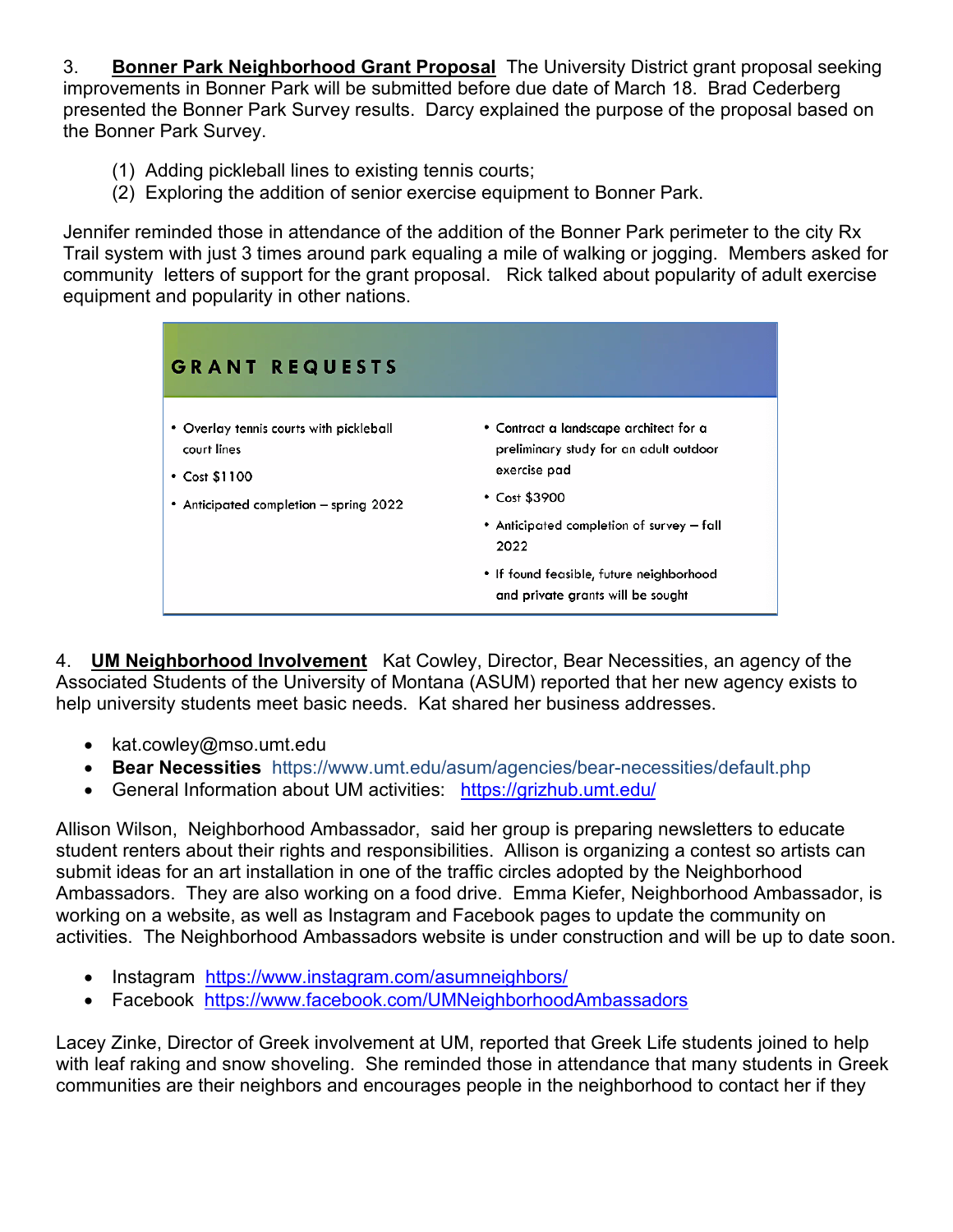have concerns. Rick expressed gratitude for this partnership with the University. Brad added his thanks to Lacey and Rick for working on `the raking and shoveling programs.

Molly Galusha asked if Lacey's program is encouraging recycling. Lacey responded that some chapters are adamant about recycling and will mention that at future meetings.

Lacey provided her professional contact numbers:

- [Lacey.zinke@mso.umt.edu](mailto:Lacey.zinke@mso.umt.edu)
- Fraternity and Sorority Involvement <https://www.umt.edu/fsi/contact.php>

5. **Report from the Office of Neighborhoods** Kalina Wickham, the city's new Neighborhood Specialist announced that Community Cleanup will be on April 30 at noon. Before that date, neighborhoods have to build a team to pick up supplies, do neighborhood coordination, and let Kelly and Kalina know what is needed. Then they need to start getting folks involved to help with cleanup, perhaps fraternities and sororities. Jennifer and Darcy said they will be glad to help with the actual cleanup.

Kalina explained that membership on Neighborhood councils is provided for by City Charter, and each elected team consists of 5 to 7 members who represent needs of their areas to the city and work to improve their neighborhoods. They report to city council and Community Forum and try to improve communication from their neighborhood to others and to city agencies. Kalina then facilitated election of new University District Leadership Team members.

Those nominated included Rick Caron, Darcy Caron, Brandon McMahon, and Jennifer Copley. Molly Galusha moved to approve the nominations. Brad Cederberg seconded the motion, and it was approved without objection. Darcy thanked all in attendance, expressing how much members enjoy working for the neighborhood.

6. **City Council Updates** Speaking on behalf of Ward 3, Gwen Jones, City Council President, thanked members for their work on the leadership team. She introduced Daniel Carlino from Ward 3 and Mike Nugent from Ward 4.

Gwen explained that Mayor Engen was diagnosed with pancreatic cancer and looking into a treatment plan in his 17<sup>th</sup> year of service as mayor. As council president Gwen will step in to take on duties of mayor should there be a need. Gwen feels that the city has a "deep bench" that will keep the city moving forward. Gwen has called a meeting for March 15 at 5:15 PM at Council Chambers because of an Accessory Dwelling Unit (ADU) being built in a neighborhood where there have been questions about permissions for building ADUs. The meeting will disseminate information about existing rules and explore what can be done to improve the situation.

Dan Carlino, newly elected in November, says he will attend the meeting. Dan brought up Vicki Watson's concern about the proposed dome at the UM and said that City Council has been asked to do away with special parking permits in the University District and will consider a proposal to rezone the entire city to match up with city goals for housing and environmental policy. Dan has been asked to carry a bill to reconsider the residential parking permits in the U District but promises It will be a long multi-year process with much community involvement. Carol Adler said that because the city is allowing more ADU's, there is little parking available for residents in the University district even with the residential permits now in place.